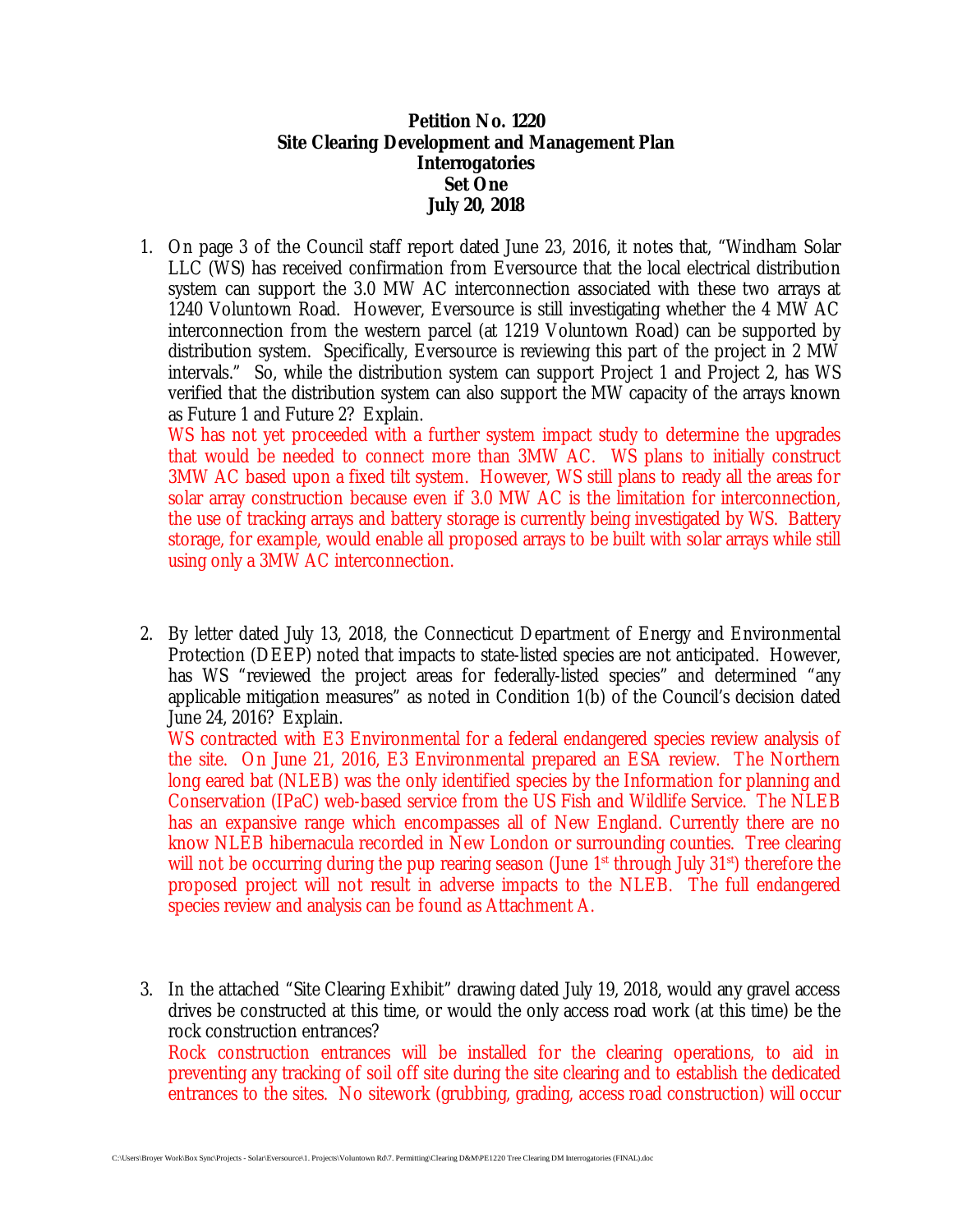during the clearing operation. All sitework is dependent on the review and approval of the projects SWPCP by CT-DEEP as well as a future approval of the documents associated with a D&M plan adhering to the requirements outlined in the Council's decision dated June 24<sup>th</sup>, 2016.

Thank you,

Steve Broyer

Sr. Project Manager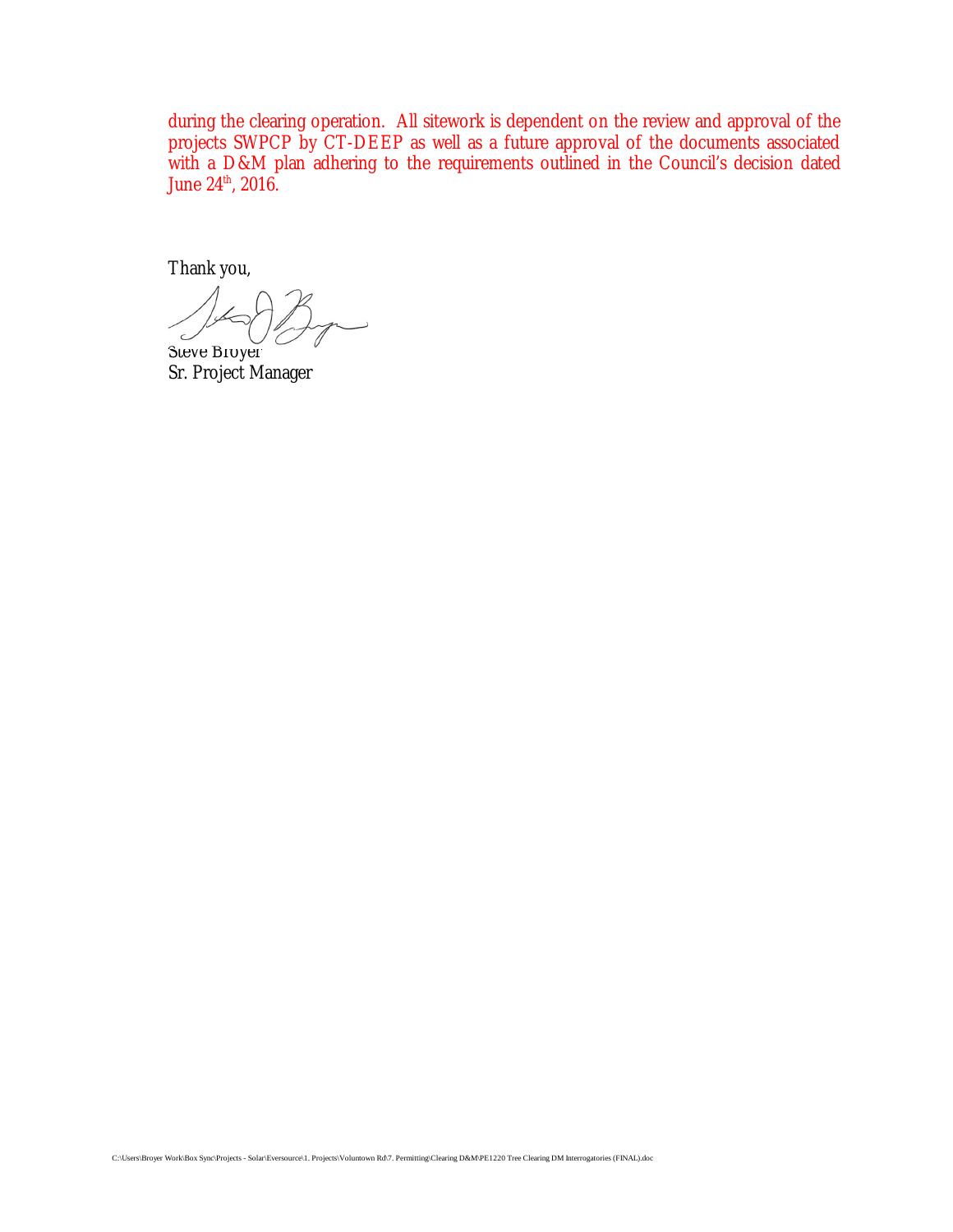

## **Endangered Species Review and Analysis**

**ECOS Energy, LLC Voluntown Solar Garden New London, Connecticut**

ECOS Energy, LLC (ECOS) has proposed the development of a renewable energy facility designed to gather solar energy to be located at 1219 and 1240 Voluntown Road, New London, Connecticut. The proposed facility would install photovoltaic panels to collect solar energy for distribution. ECOS has contracted E3 Environmental, LLC (E3) to conduct a review of the project and assess the potential impacts to species that are afforded protection under the Endangered Species Act of 1973 (ESA; 16 U.S.C. § 1531 et seq.) which is administered by the US Fish and Wildlife Service (FWS).

The FWS maintains various databases with entries for every species listed under the ESA. This information is accessible to the general public and provides detailed species information such as species specific life cycles, habitat requirements, current and historical recorded occurrences. This information is provided by the FWS as a service to the general public for informational purposes and to professionals for project planning. The Environmental Conservation Online System provided by the FWS offers the Information for Planning and Conservation (IPaC) web based service which is a project planning tool designed to streamline the FWS environmental review process. On June 18, 2016, E3 accessed the IPaC system to evaluate potential occurrences of ESA listed species within the proposed project area; the results were analyzed with respect to potential impacts to ESA listed species with the potential to occur within the project area.

IPaC Results – ESA Listed Species:

- Northern long-eared bat (*Myotis septentrionalis*)
	- o ESA Status: Threatened

The Northern long-eared bat (NLEB) was the only species identified by the IPaC consultation conducted for this project. This species has an expansive range which encompasses all of New England. Scientist have observed a measurable decline in this species' population throughout its range and have attributed the loss in population primarily due to the white-nose syndrome. The FWS has determined that the most effective conservation measure to protect this species throughout its range will be through restrictions of tree clearing activities. As of February 16, 2016 the 4(d) Rule for the Northern Long-Eared Bat went into effect which states the following management measures:

- Tree clearing at any time of the year within a 0.25 mile radius of known NLEB is prohibited; and
- Tree clearing within 150-foot radius of known occupied maternity roost trees during the pup season (June 1 through July 31) is prohibited.